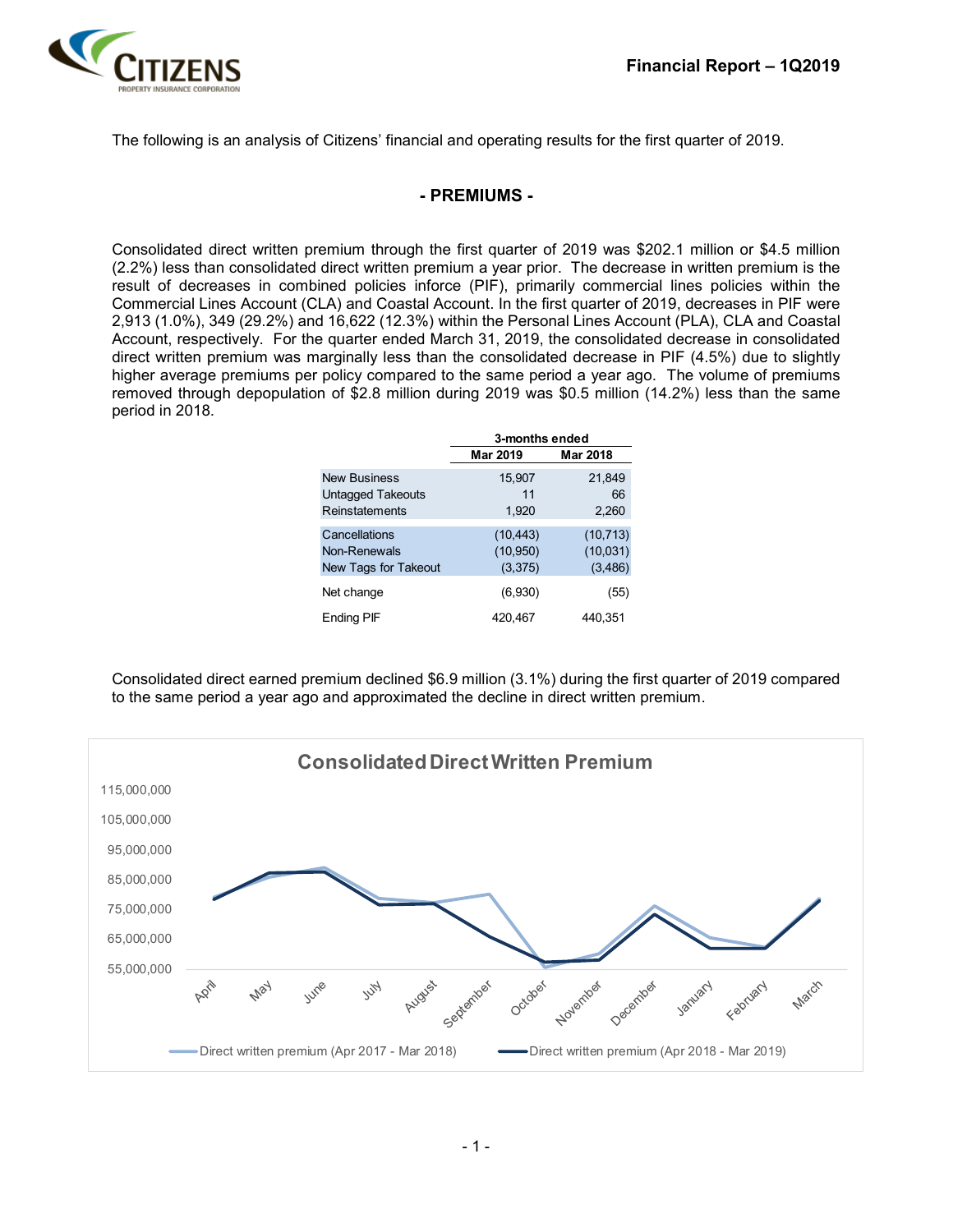



Through the first quarters of 2019 and 2018, no premiums ceded for private reinsurance were recognized by Citizens – premiums ceded for private reinsurance are recognized at the inception of the Atlantic Hurricane Season, or June 1<sup>st</sup>.

#### **- LOSSES -**

| <b>Non-CAT Only</b>            | Consolidated |         | <b>Personal Lines Account</b> |         |         |         | <b>Commercial Lines Account</b> |           |          | <b>Coastal Account</b> |         |         |         |
|--------------------------------|--------------|---------|-------------------------------|---------|---------|---------|---------------------------------|-----------|----------|------------------------|---------|---------|---------|
|                                | Q1 2019      | CY 2018 | Q1 2018                       | Q1 2019 | CY 2018 | Q1 2018 |                                 | Q1 2019   | CY 2018  | Q1 2018                | Q1 2019 | CY 2018 | Q1 2018 |
| Direct loss ratio              | 25.3%        | 31.0%   | 29.7%                         | 40.3%   | 40.4%   | 42.9%   |                                 | $-276.5%$ | 142.5%   | 15.4%                  | 13.8%   | 11.1%   | 11.7%   |
| Direct loss ratio (underlying) | 29.4%        | 28.1%   | 29.0%                         | 39.3%   | 39.0%   | 42.0%   |                                 | 8.6%      | 10.3%    | 9.4%                   | 13.4%   | 12.4%   | 11.8%   |
| Direct LAE ratio               | 23.7%        | 24.1%   | 21.4%                         | 31.1%   | 32.9%   | 29.0%   |                                 | $-12.4%$  | $-14.5%$ | 0.3%                   | 12.7%   | 12.8%   | 11.8%   |
| Direct LAE ratio (underlying)  | 18.5%        | 16.5%   | 15.5%                         | 24.5%   | 22.0%   | 21.0%   |                                 | 3.6%      | 3.6%     | 4.8%                   | 9.0%    | 8.9%    | 8.4%    |

| <b>CAT and Non-CAT</b>         | Consolidated |         |         | <b>Personal Lines Account</b> |         |         |  | <b>Commercial Lines Account</b> |          |         |  | <b>Coastal Account</b> |         |         |
|--------------------------------|--------------|---------|---------|-------------------------------|---------|---------|--|---------------------------------|----------|---------|--|------------------------|---------|---------|
|                                | Q1 2019      | CY 2018 | Q1 2018 | Q1 2019                       | CY 2018 | Q1 2018 |  | Q1 2019                         | CY 2018  | Q1 2018 |  | Q1 2019                | CY 2018 | Q1 2018 |
| Direct loss ratio              | 25.3%        | 53.9%   | 29.7%   | 40.3%                         | 82.5%   | 42.9%   |  | $-276.5%$                       | 168.4%   | 15.4%   |  | 13.8%                  | 4.8%    | 11.7%   |
| Direct loss ratio (underlying) | 29.4%        | 44.3%   | 29.0%   | 39.3%                         | 54.2%   | 42.0%   |  | 8.6%                            | 27.4%    | 9.4%    |  | 13.4%                  | 30.3%   | 11.8%   |
| Direct LAE ratio               | 23.6%        | 30.8%   | 21.6%   | 31.1%                         | 40.5%   | 29.2%   |  | $-12.4%$                        | $-11.4%$ | 0.2%    |  | 12.7%                  | 18.3%   | 12.1%   |
| Direct LAE ratio (underlying)  | 18.5%        | 17.9%   | 15.5%   | 24.5%                         | 23.5%   | 21.0%   |  | 3.6%                            | 3.9%     | 4.8%    |  | 9.0%                   | 10.2%   | 8.4%    |

The term *underlying* refers to losses and LAE on claims incurred in the current accident year and excludes development on prior accident years

At March 31, 2019, consolidated direct and net ultimate losses and loss adjustment expenses (LAE) related to Hurricanes Irma and Michael were unchanged compared to December 31, 2018. On a consolidated basis, ultimate direct losses and LAE related to Hurricane Irma were \$1.915 billion. Of that amount, \$697.2 million is recoverable under Citizens' reinsurance contracts with both the FHCF (\$329.8 million in the PLA and \$238.2 million in the Coastal Account) and private reinsurers (\$129.2 million in the Coastal Account only).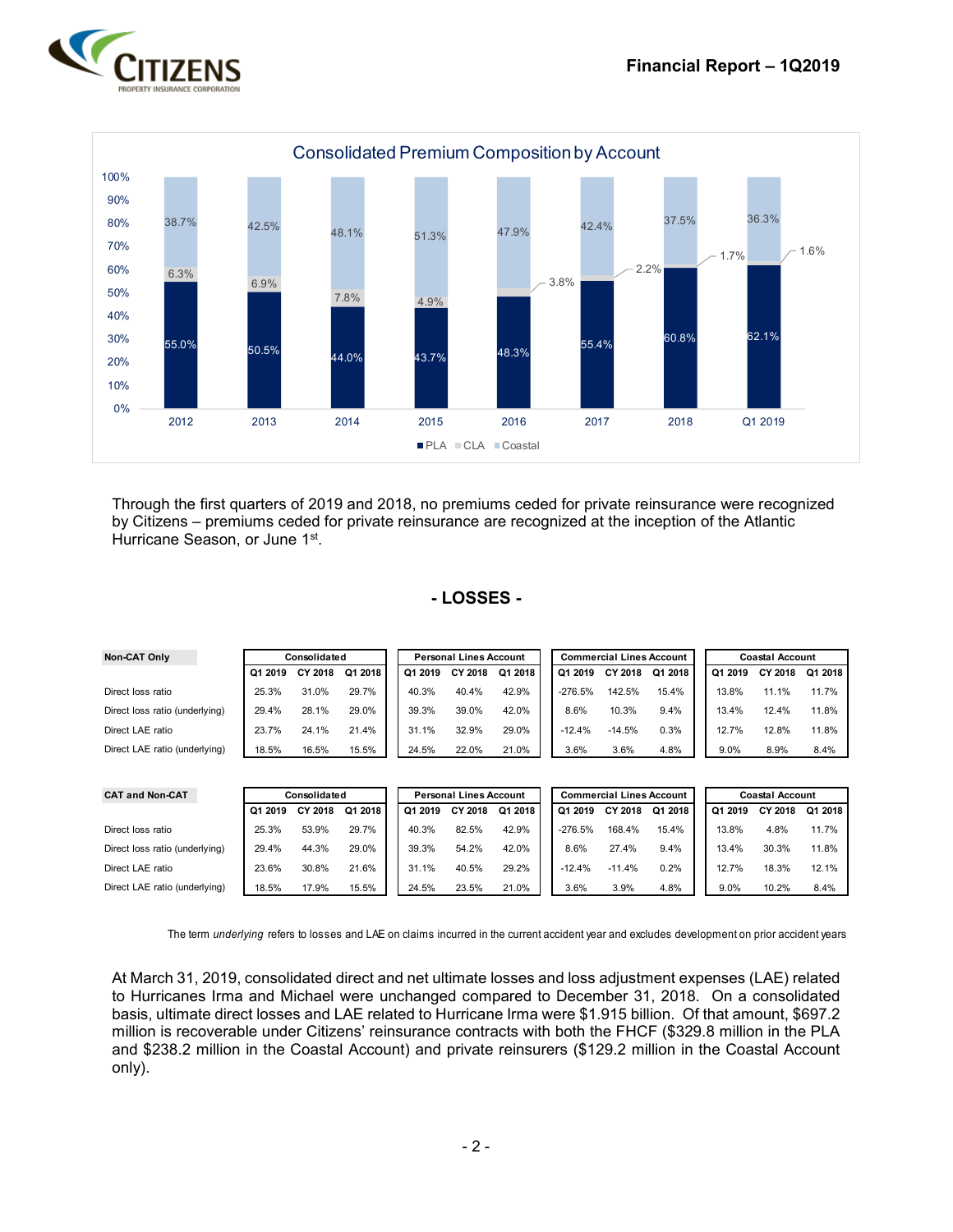

On a consolidated basis, ultimate direct losses and LAE related to Hurricane Michael were \$151.7 million. No reinsurance recoverables associated with Hurricane Michael were recorded due to the losses and LAE not meeting the attachment levels of reinsurance arrangements.

Current accident year losses and LAE unrelated to sinkholes and hurricanes did not experience meaningful variances from prior accident years and development of prior accident year losses and LAE was minimal. Although litigated non-weather water claims continue to be a dominant driver of loss and LAE activity within the PLA, recent trends suggest that the litigation rate may have peaked and is showing preliminary signs of decline.

Within the CLA, volatility in older sinkhole claims continues to contribute to material quarterly variances in the reported loss and LAE ratios. While loss and LAE development within the CLA are less significant to the accident years to which they relate, the diminishing size of the overall commercial lines book of business leaves it more susceptible to material swings in the loss and LAE ratio as a result of development in prior accident years when the commercial lines book of business was considerably larger. The reported loss and LAE ratios for the 1<sup>st</sup> quarter of 2019 were driven by favorable development on outstanding loss and LAE reserves for older sinkhole claims.

Administrative expenses reclassified to LAE are assigned to prior accident years based on the number of claims closed for the current and each prior accident year. Accordingly, fluctuations in the number of claims closed and the fraction of claims closed for each accident year can lead to adverse or favorable development of LAE in prior accident years.

## **- ADMINISTRATIVE EXPENSES -**

Administrative expenses incurred during the first quarter of 2019 of \$35.6 million were \$3.6 million (9.1%) less than administrative expenses incurred during the same period a year ago and \$6.9 million (16.3%) less than budget. Variances (year-over-year and budget-to-actual) in contingent staffing was primarily due to lower-than-anticipated need for independent adjusters that were engaged in response to Hurricanes Michael and Irma as well as a higher-than-anticipated number of claims entering mediation. These expenses, along with other claims-related costs, are reclassified to loss adjustment expenses (LAE).

Other factors contributing to significant year-over-year or budget-to-actual variances are as follows:

- Operations and Maintenance expenses were \$0.5 million (48.0%) below budget as a result of deferrals and delays in related expenditures and lower-than-anticipated utilities expenses.
- Computer Hardware expenses were \$0.9 million (67.7%) below budget and \$0.4 million (50.1%) less than 2018 and were largely the result of delays in purchases of several large Information Technology-related initiatives.
- Professional Services expenses were \$3.1 million (73.8%) below budget and \$1.1 million (48.8%) less than 2018 and were largely the result of delays in the implementation several large-scale projects and expenses incurred in 2018 but not in 2019 related to the ERP implementation and other implementations completed by year-end 2018.
- Software Maintenance and Licensing expenses were \$1.7 million (27.3%) less than 2018 as a result of the timing of invoices during the first quarter of 2018 for software licenses in response to Hurricane Irma.

For the quarter ended March 31, 2019, Citizens' expense ratio was 28.0%, reflecting a 0.8% decrease from the same period a year ago and a 3.0% decrease compared to budget.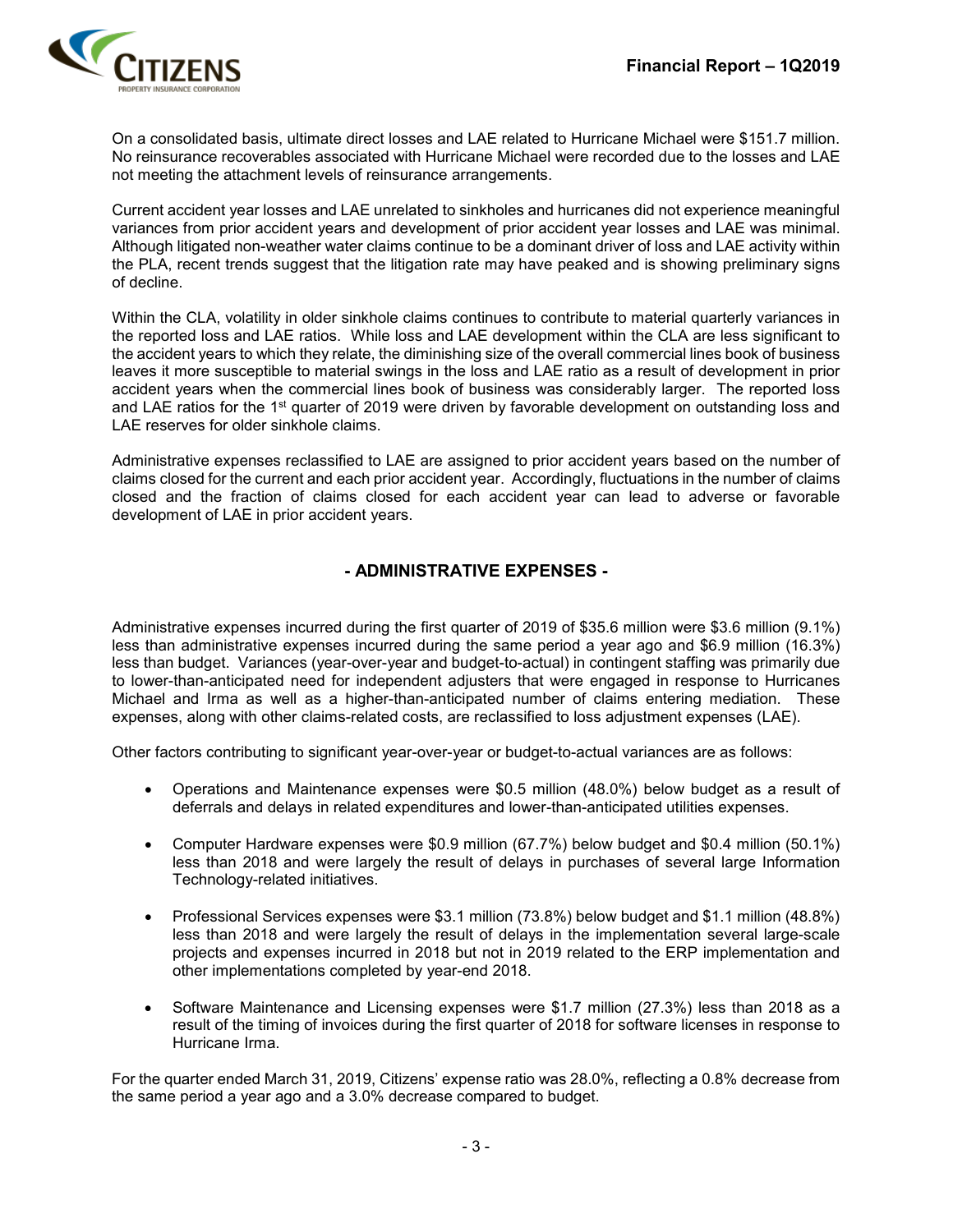



### **- INVESTMENT INCOME -**

Total investment income (measured as investment income excluding investment expenses) for the first quarter of 2019 was \$57.6 million, or \$12.0 million (26.3%) greater than the same period a year ago, despite a \$839.0 million (8.3%) decline in total average invested assets over the same comparable period. Principal reasons for the increase in total investment income were year-over-year decreases in realized losses, increases in average coupon yields and decreases in holdings of tax-exempt securities which generally have lower yields compared to taxable securities. Decreases in realized losses were driven by increases in market values of securities (in turn driven by decreases in overall interest rates and narrowing of corporate spreads relative to US Treasuries) compared to book value when the underlying securities were sold. Decreases in realized losses were also driven by a decrease in the number of securities sold at a loss, whereas in prior periods more securities were sold at a loss in order to reinvest at higher yields. Increases in coupon yields were primarily the result of portfolio managers re-investing proceeds from dispositioned securities at higher overall yields while holdings in tax-exempt securities decreased as a result of decreases in pre-event bond proceeds used to satisfy debt service payments.

|                                     |                             | 3-months ended (\$ millions) |    |                                                |                   |
|-------------------------------------|-----------------------------|------------------------------|----|------------------------------------------------|-------------------|
|                                     |                             | Mar 2019                     |    | Mar 2018                                       |                   |
|                                     | Earned income \$            | 58.26                        | \$ | 53.62                                          |                   |
|                                     | Net realized gains (losses) | (0.65)                       |    | (8.00)                                         |                   |
|                                     | Total income \$             | 57.61                        |    | 45.62                                          |                   |
|                                     | Average invested assets \$  | 9,218.96                     | \$ | 10,057.98                                      |                   |
|                                     |                             |                              |    | Externally-Managed Portfolios (March 31, 2019) |                   |
|                                     | Taxable Liquidity           | Taxable Claims               |    | Tax-Exempt Claims                              | Taxable LD Claims |
| Total market value (\$ in billions) | \$0.702                     | \$2.084                      |    | \$1.259                                        | \$4.491           |
| Duration                            | 0.8                         | 3.5                          |    | 1.8                                            | 5.2               |